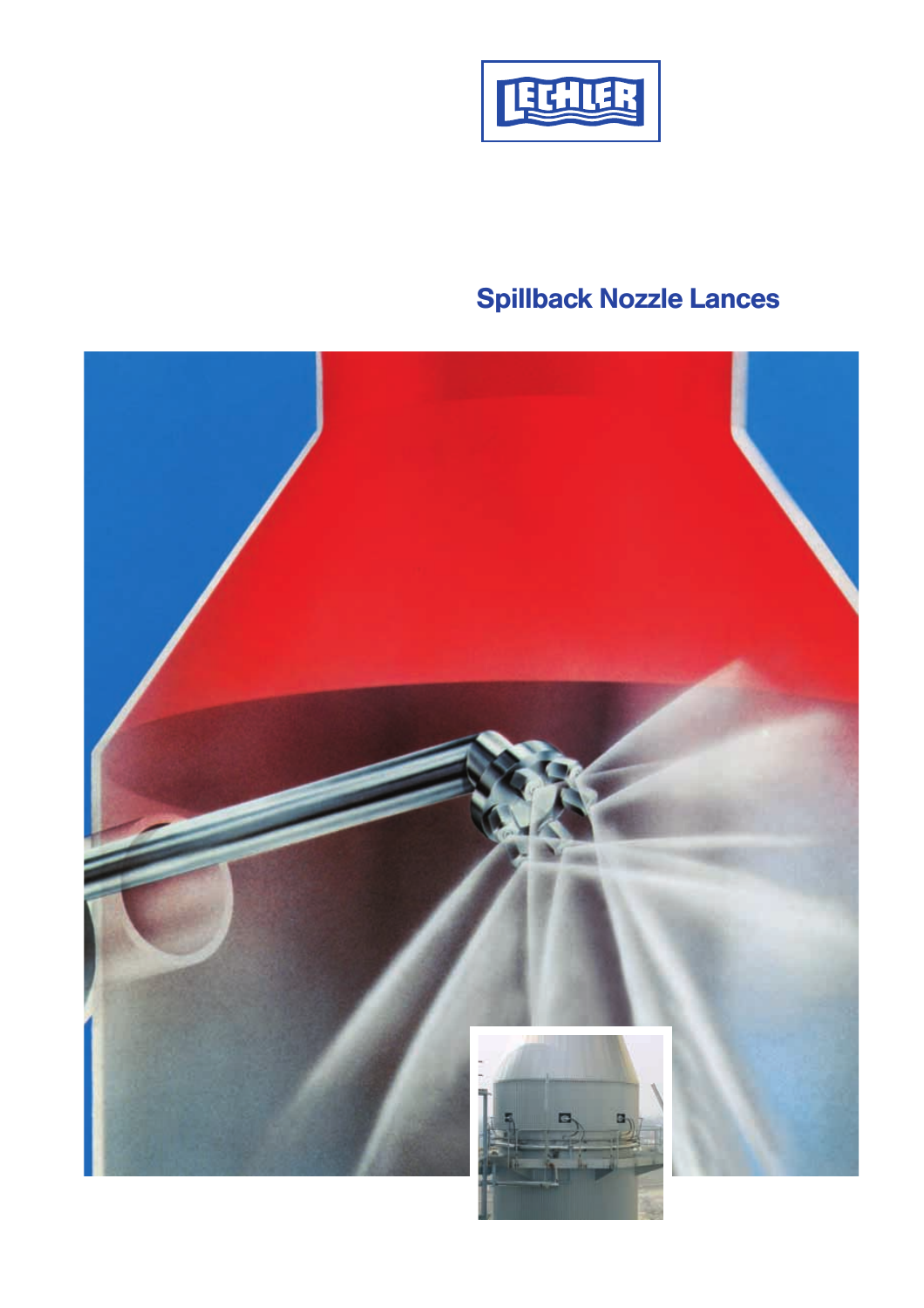## Efficient Gas Conditioning made by Lechler

For over 125 years, Lechler has pioneered developments in spray technology for all industries, designing, developing and manufacturing products of outstanding reliability and performance. All accompanied by expert advice based on a thorough knowledge gained through experience in providing both conventional and innovative solutions.

Wherever you are, Lechler seeks to establish a partnership, helping you to enhance product quality through the application of advanced fluids engineering expertise.



From development, through manufacture to installation, Lechler products are subject to continuous quality management. State of the art test and inspection methods, often in excess of our ISO 9001 certification, reliability and longevity of Lechler spray

nozzles and systems.





## *VarioCool*® system

Lechler offers you complete gas conditioning systems *VarioCool*® , including nozzle lances, pumps, regulation units and electronic controls. As the only manufacturer worldwide Lechler supplies gas conditioning systems equipped with spillback nozzle lances as well as twin fluid nozzle lances. The "coupled with the engineers" experience gained through numerous installations worldwide, enables tailor-made solutions to be designed and implemented.

**TECHLER** 

 $\overline{2}$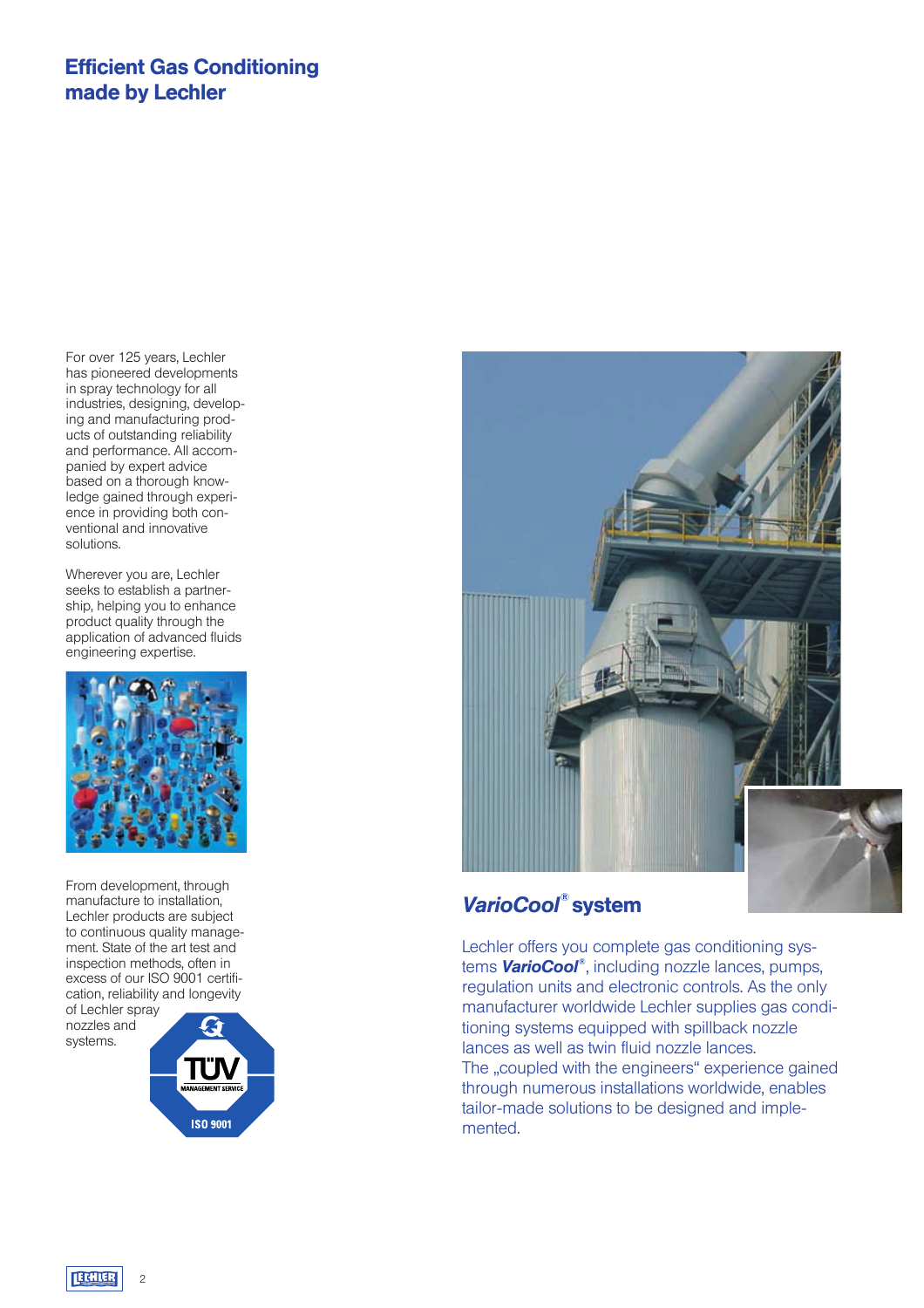- Complete system from one source with guaranties on system and process.
- Guarantee on full evaporation.
- Lechler offers spillback and twin fluid lances.
- Extensive engineering support, e.g. gas cooling calculations.
- Modern measuring technology guarantees high product quality.



Pump and regulation unit

#### Measuring technology

For the design of an engineered system or plant it is necessary to obtain a multitude of nozzle specific data that permits exact statements about flow rate, pressure, spray width, droplet size and droplet velocity. In order to measure these parameters

Lechler uses the most modern measuring technology which was partly developed by Lechler. Data from our measuring laboratory is available on request. A further service offered by Lechler is our series of gas cooling calculations.



Computer aided data capture

#### Applications

Lechler *VarioCool*® gas conditioning systems have been used successfully in the following processes of gas treatment:

#### Cooling / Humidifying (conditioning) in front of ESP

as an example in waste incinerators, in cement works, in coal fired power stations in front of ESP/baghouse.

#### DeNox Process

In accordance with the SNCR (high temperature DeNox process) or SCR (low temperature DeNox process with catalytic converter) technology e.g. in municipal waste incinerators and power stations.

#### Spray dry FGD

(for drying of reacted limestone slurry), such as in municipal waste incinerator plants.

#### Spray adsorption

as in flue gas desulphurization sections of smaller block type coal fired power stations.

#### Atomizing of residues into burning chambers,

for instance in waste and special waste incinerator plants.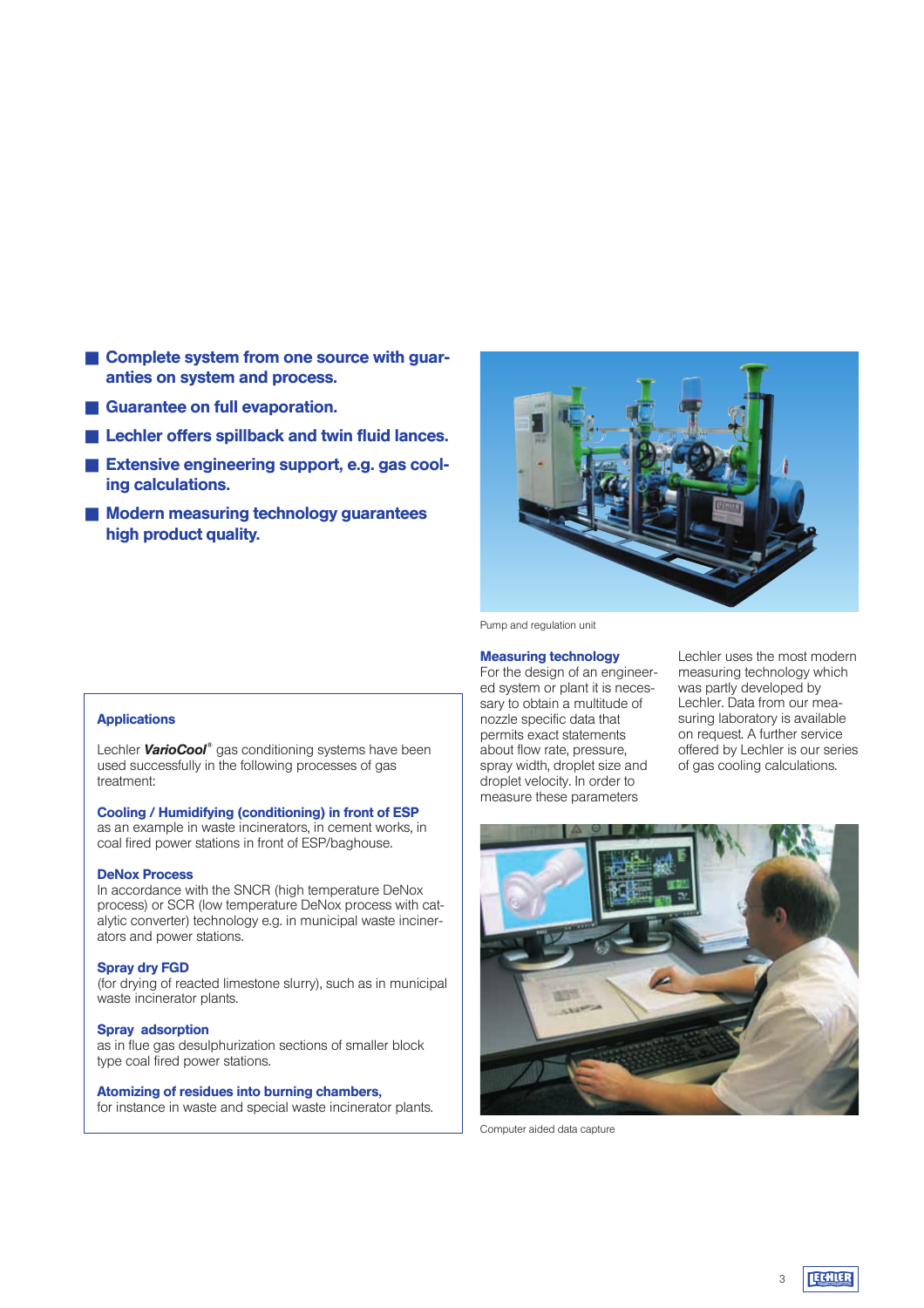## Gas Conditioning with Lechler Spillback Nozzle Lances

Anywhere where exhaust gases have to be cooled in conditioning towers before they are conveyed into the electrostatic precipitators, such as

- cement industry
- refuse incineration plants
- sponge iron plants
- blast furnaces and oxygen vessels in steel plants
- $\blacksquare$  glass plants the varying temperatures and changing volumes of the exhaust gases pose a problem:

How to atomize a variable flow of liquid with consistent fineness?

Lechler Spillback Nozzle Lances provided the answer.

The liquid is always pumped to the nozzle at a constant high pressure regardless of the sprayed volume.

All the nozzles which atomize by liquid pressure only are fed from the same supply line with a joint return pipe to the reservoir. The flow rate of the sprayed liquid is only controlled by a motorised regulating valve in the joint return line. Maximum injection occurs when the return line is closed.

The feed pressure in the supply line remains always constant. The turn down ratio is 10:1 (max.: min. flow rate with no change of number of nozzles) maintaining a constant fine atomization over the full range.

The Lechler Spillback Nozzle System ensures good process results due to precise cooling of the exhaust gases with the optimum of cooling liquid.



**TECHLER** 4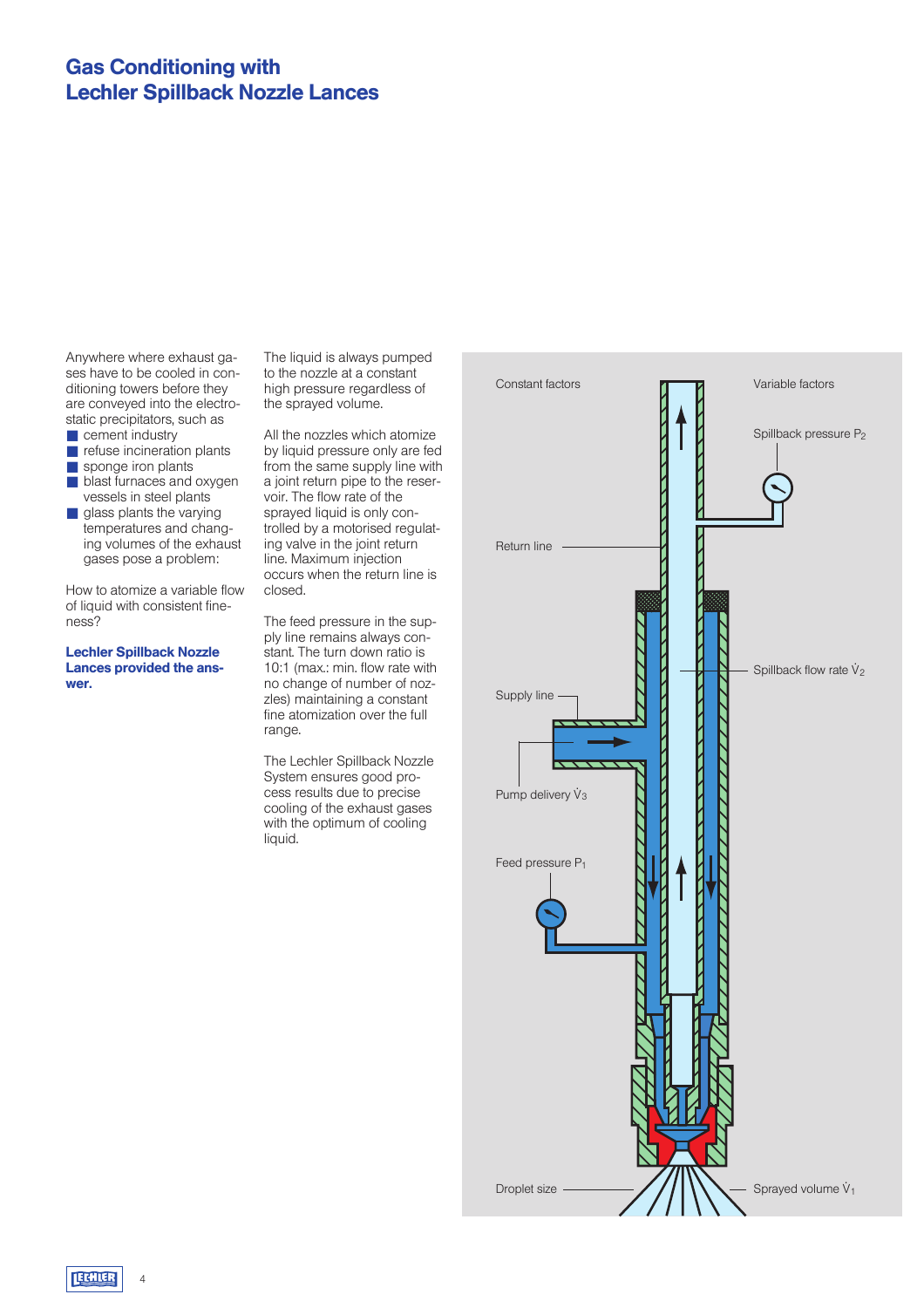The pressure flow rate diagram shows the quantity of supply flow rate atomized in relation to the return pressure  $(P_2)$ . It also shows what the return pressure must be in order to obtain a specific order to obtain a specilic<br>spray flowrate V<sub>1</sub> at constant feed pressure. Maximum reed pressure, maximum<br>atomized flow rate  $\dot{\mathsf{V}}_{1\mathsf{max}}$  is attained when the return is completely closed. As the return is opened, the flow rate of atomized liquid reduces. At part load, the sum of the atomized liquid and the return flow is greater than the maximum atomization flow.

Consequently, the capacity of the h. p. supply pump must be correspondingly higher (approx. 40 - 50 %). The delivery curve of the pump should be as flat as possible in the working range.

An accurately matched control characteristic must be chosen for the regulating valve in order to guarantee the turn down ratio of 10 : 1.



| ν,                                    |  | $=$ Sprayed volume                                                               |  |  |  |
|---------------------------------------|--|----------------------------------------------------------------------------------|--|--|--|
|                                       |  | $\dot{V}_{1\text{max.}} = \text{Max.}$ sprayed<br>volume<br>(return line closed) |  |  |  |
|                                       |  | $V_{1\min}$ = Min. sprayed<br>volume<br>(return line com-<br>pletely open)       |  |  |  |
| ν,                                    |  | = Spillback flow rate                                                            |  |  |  |
| ٧з                                    |  | = Pump delivery                                                                  |  |  |  |
| V <sub>Pump</sub>                     |  | $=$ Pump delivery per<br>nozzle                                                  |  |  |  |
| P1                                    |  | $=$ Constant feed<br>pressure                                                    |  |  |  |
| P2                                    |  | = Spillback pressure                                                             |  |  |  |
| Ps                                    |  | = Spillback pressure at<br>$V_{1max}$<br>$(Pmax$ for control<br>valve)           |  |  |  |
| Turn down ratio = $V_{1max}/V_{1min}$ |  |                                                                                  |  |  |  |

٦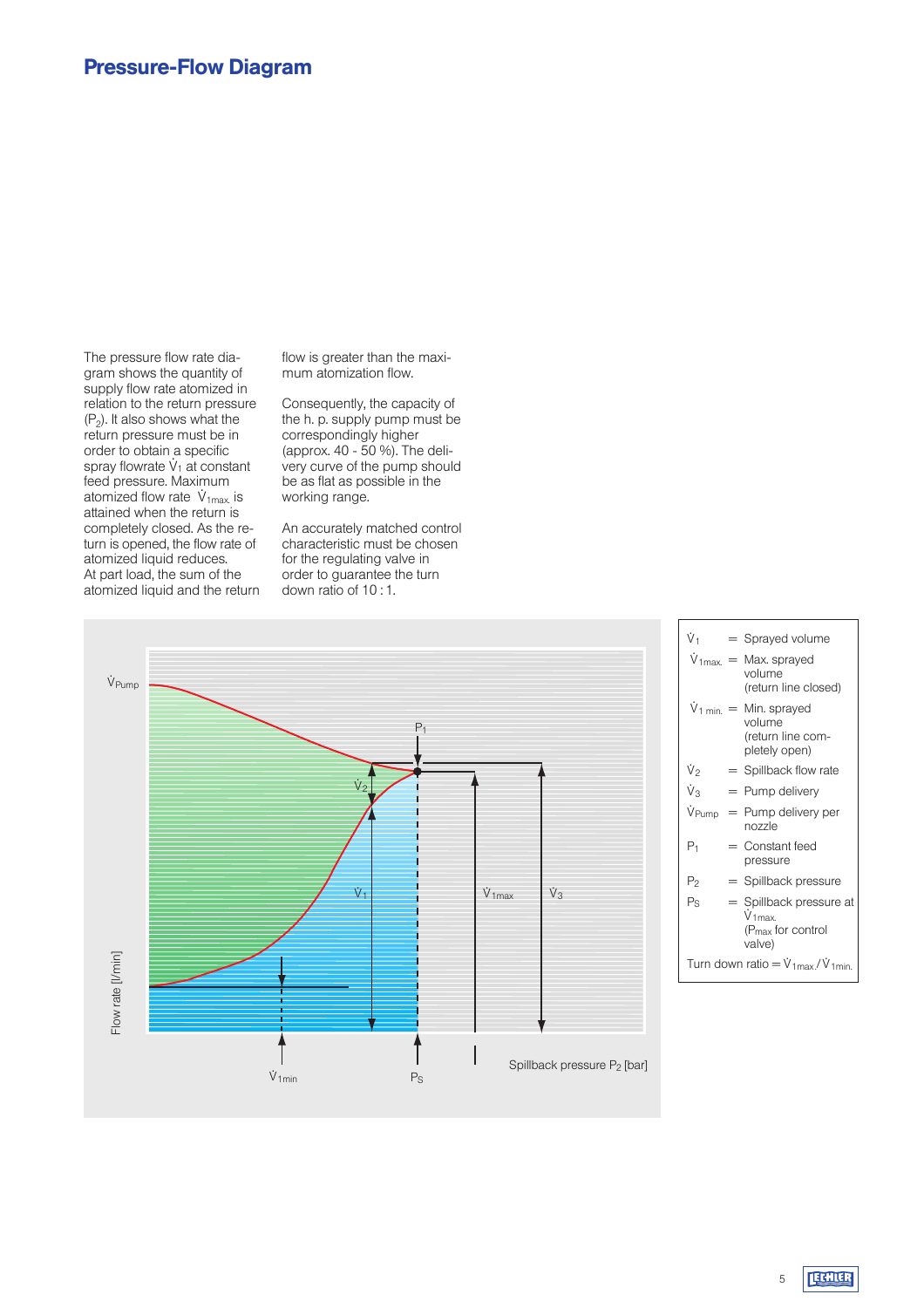Lechler Spillback Nozzle Lances of this type can be delivered with various spray positions of the nozzles. The compact construction allows easy mounting. The robust construction made from high quality stainless steel provides significant safe operation of the spray lance. Lechler Spillback Nozzle Lances are delivered as a complete spray unit. All components are designed to exactly match each other. This ensures minimum down time when installing and connecting.

#### Advantages:

- Compact construction
- Robust design<br>■ Maintenance fr
- Maintenance friendly construction
- Functional and safe operation

The nozzle lance illustrated is designed with a **compact** shield. This shield reduces the flow resistance in the gas duct compared with the lance itself. At high gas velocity in particular, this results in an improved process result. The air barrier protects the nozzle from clogging and protects the interior nozzle lance against corrosion and overheating. The conical design of the front barrier air cap effectively ensures that the nozzle is evenly surrounded by an air barrier. This guarantees reliable, low-maintenance operation. The front barrier air cap can be quickly dismantled in order to inspect the nozzle.

#### Advantages:

- Robust and compact design
- High safety in operation

6



Spillback Nozzle Lance with accessories



Spillback Nozzle Lance with small shield and barrier air



Spillback Cluster Lance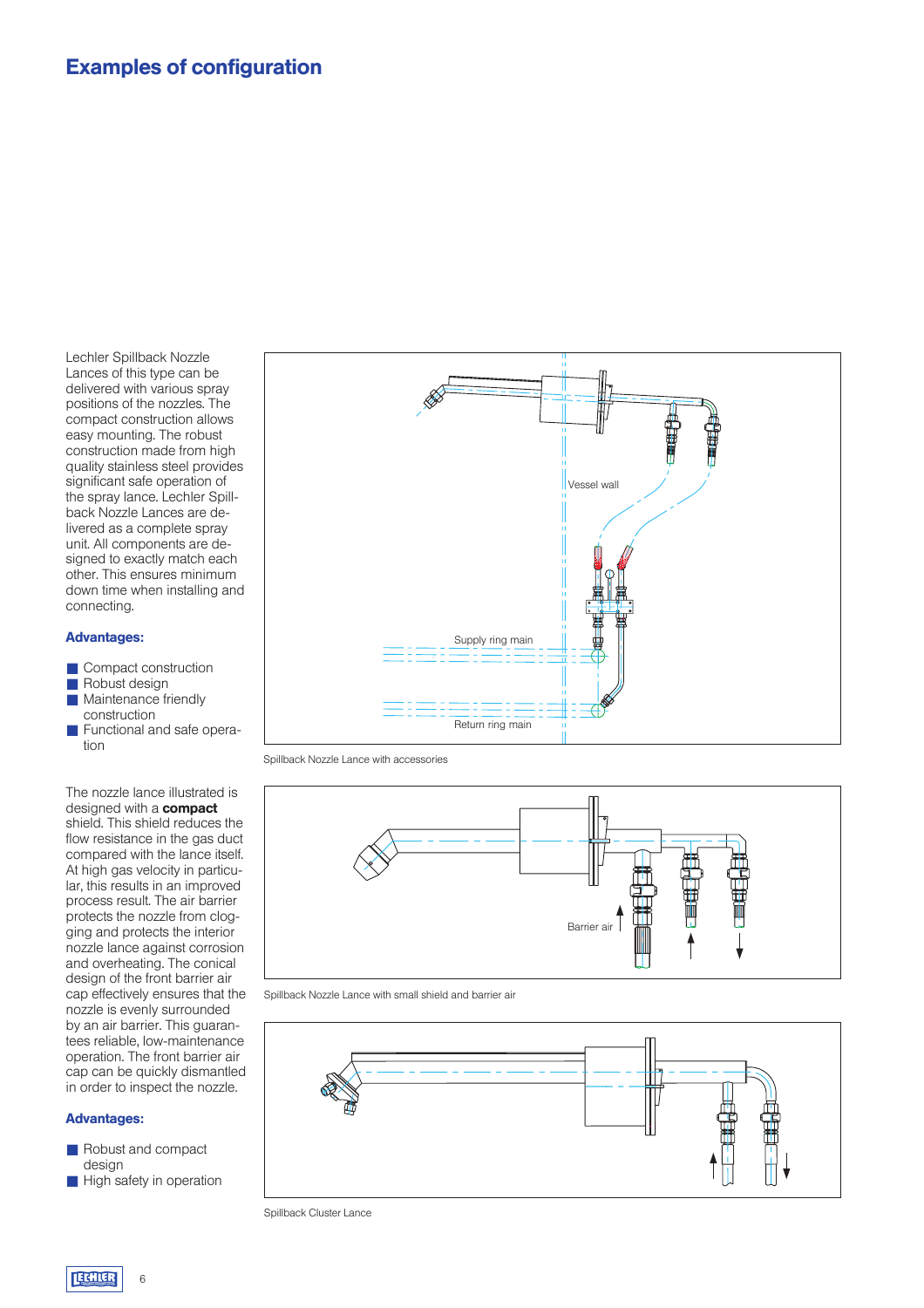If the object is to atomize relatively large quantities of cooling water, spillback nozzle lances with cluster head can be installed as an alternative to several individual lances at different levels. The controllable atomization rate is 10:1. Each multiple sprayer can comprise 3, 4 or 6 nozzles. Spillback nozzle lances of this type are available in different lengths for axial, ascending and descending atomizing cones (45°).

#### Main merits

■ robust, compact design ■ wedge-flanging for easy installation and removal

#### Materials:

The standard material is stainless steel 316/1.4571. High alloy steels, such as chromenickel steels (Hastelloy) are also available for special processes. Lances made from plastic materials, such as PVC, PVDF, PTFE and temperature resistant FRP have proved to be highly efficiant for some special applications.

#### Standard delivery scope:

- **B** Pressure resistant and flexible hoses
- Shut off valve
- Mounting devices, coupling devices
- Special accessories up to complete systems including control units (see page 11).



Spillback Nozzle Lance



Spillback Cluster Lance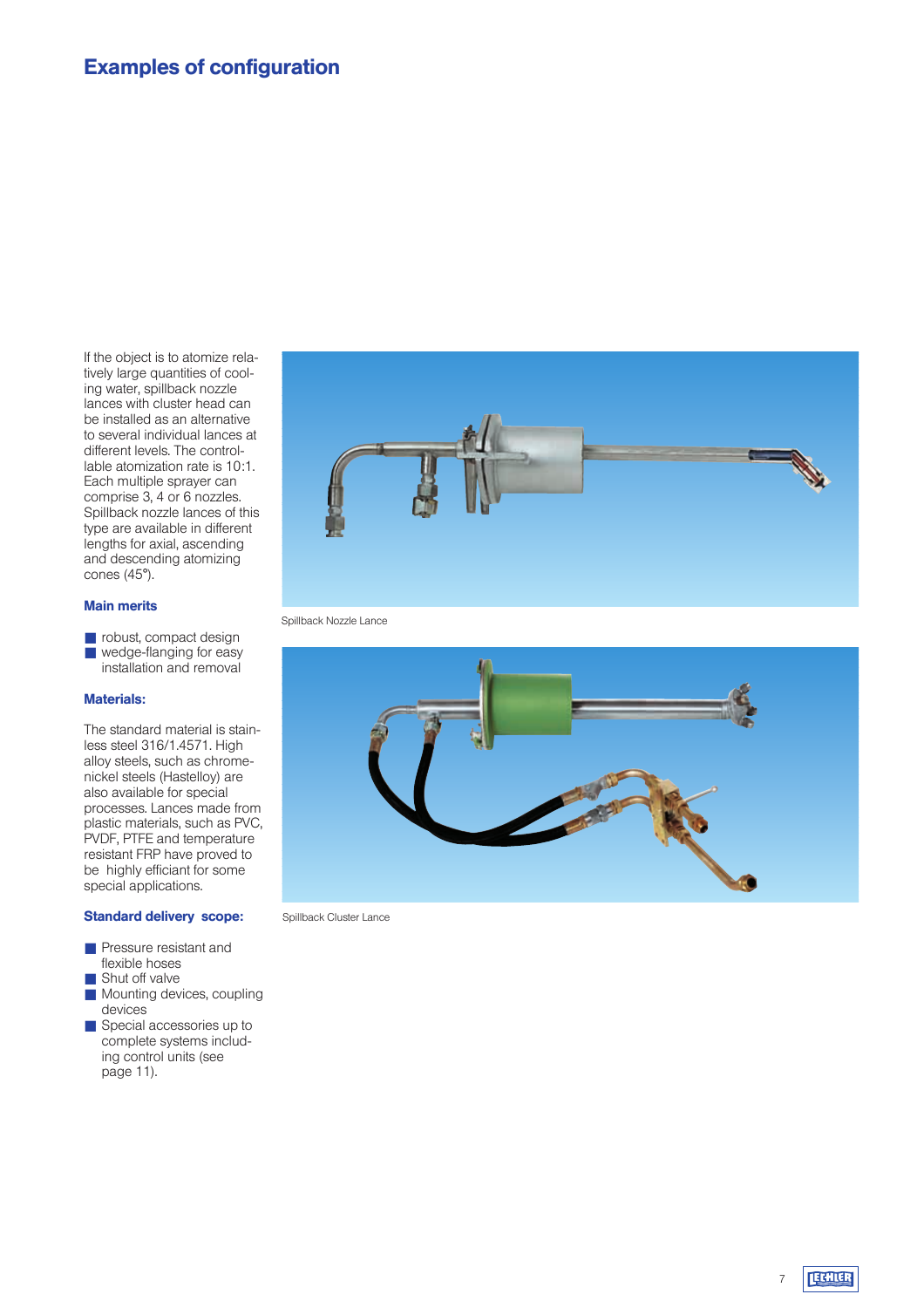The choice of the nozzle and it's flow rate depends on the total flow of liquid to be sprayed and on the type and number of lances respectively.

There are six standard spillback nozzle sizes available. All nozzle sizes do fit on every lance. The nozzles are interchangeable . However, cluster lances should always be equipped with only one nozzle size on a particular lance. A minimum feed pressure of 30 bars is recommended. The maximum allowable feed pressure for the standard lances is 50 bars.

#### Materials available

| <b>Component</b> | <b>Material</b>                                                                                                          |
|------------------|--------------------------------------------------------------------------------------------------------------------------|
| Insert           | $-316$ SS<br>- SS.                                                                                                       |
|                  | hardened                                                                                                                 |
| Gasket           | $-316$ SS                                                                                                                |
| Swirl disc       | $-316$ SS,<br>$-$ SS<br>hardened                                                                                         |
| Mouth piece      | $-316SS$<br>- SS,<br>hardened<br>- Titan<br>- Hastelloy<br>- SS, heat<br>resistant<br>- Ceramic<br>- Tungsten<br>carbide |
| Housing          | $-316SS$<br>- Hastelloy<br>$-314$ SS                                                                                     |

#### Flow rates of nozzles for spillback nozzle lances

| <b>Nozzle</b>   | <b>Nozzle</b>  | Flow V (I/min) at pressures p (bar) |                |                                   |                |                 |                |  |  |
|-----------------|----------------|-------------------------------------|----------------|-----------------------------------|----------------|-----------------|----------------|--|--|
| size            | type           |                                     |                | 25 bar   30 bar   35 bar   40 bar |                | 45 bar   50 bar |                |  |  |
| RS <sub>3</sub> | 260.38x        | 2,80                                | 3,05           | 3,30                              | 3.55           | 3,75            | 3,95           |  |  |
|                 | $\downarrow^*$ | $\downarrow^*$                      | $\downarrow^*$ | $\downarrow^*$                    | $\downarrow^*$ | $\downarrow^*$  | $\downarrow^*$ |  |  |
|                 | 260.68x        | 17,90                               | 19,60          | 21,15                             | 22,65          | 24,00           | 25,30          |  |  |
| RS4             | 260.72x        | 22.40                               | 24,50          | 26.45                             | 28,28          | 30.00           | 31,62          |  |  |
|                 | $\downarrow^*$ | $\downarrow^*$                      | $\downarrow^*$ | $\downarrow^*$                    | $\downarrow^*$ | $\downarrow^*$  | $\downarrow^*$ |  |  |
|                 | 260.92x        | 70.44                               | 77,15          | 83.34                             | 89.10          | 94.50           | 99.61          |  |  |

Explanations: Spray angle: 30°, 45°, 60°, 90° Spray pattern: Hollow cone Turn down ratio 10 : 1 (max. flow : min. flow)

7\* Smallest and largest value is mentioned, to show the spectrum of flow rates.

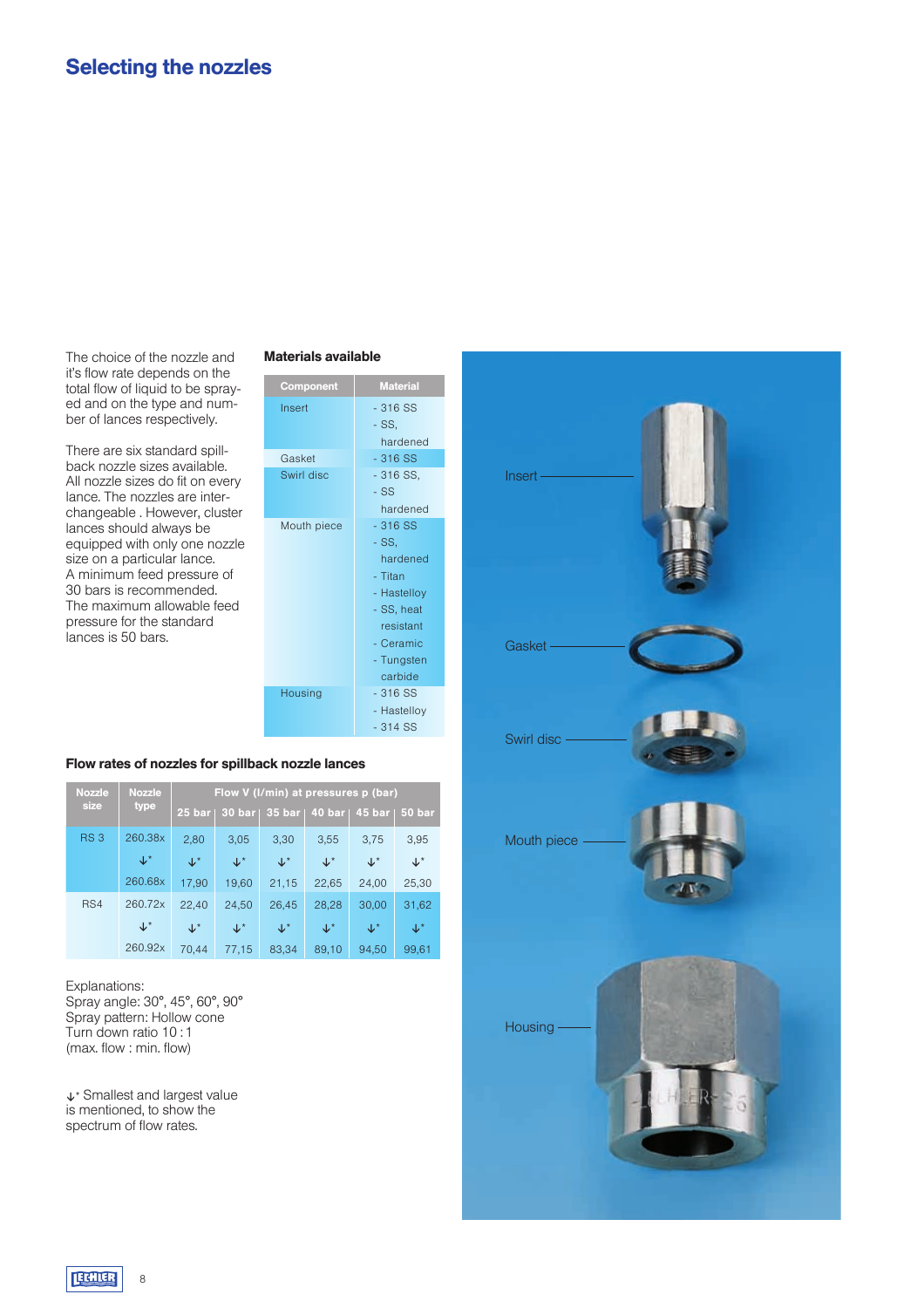## Typical Spillback Nozzle Lances Arrangement and its Control System



#### Choice of control system

Depending on the required actuating time and response time the control valve can either be electric or electropneumatic.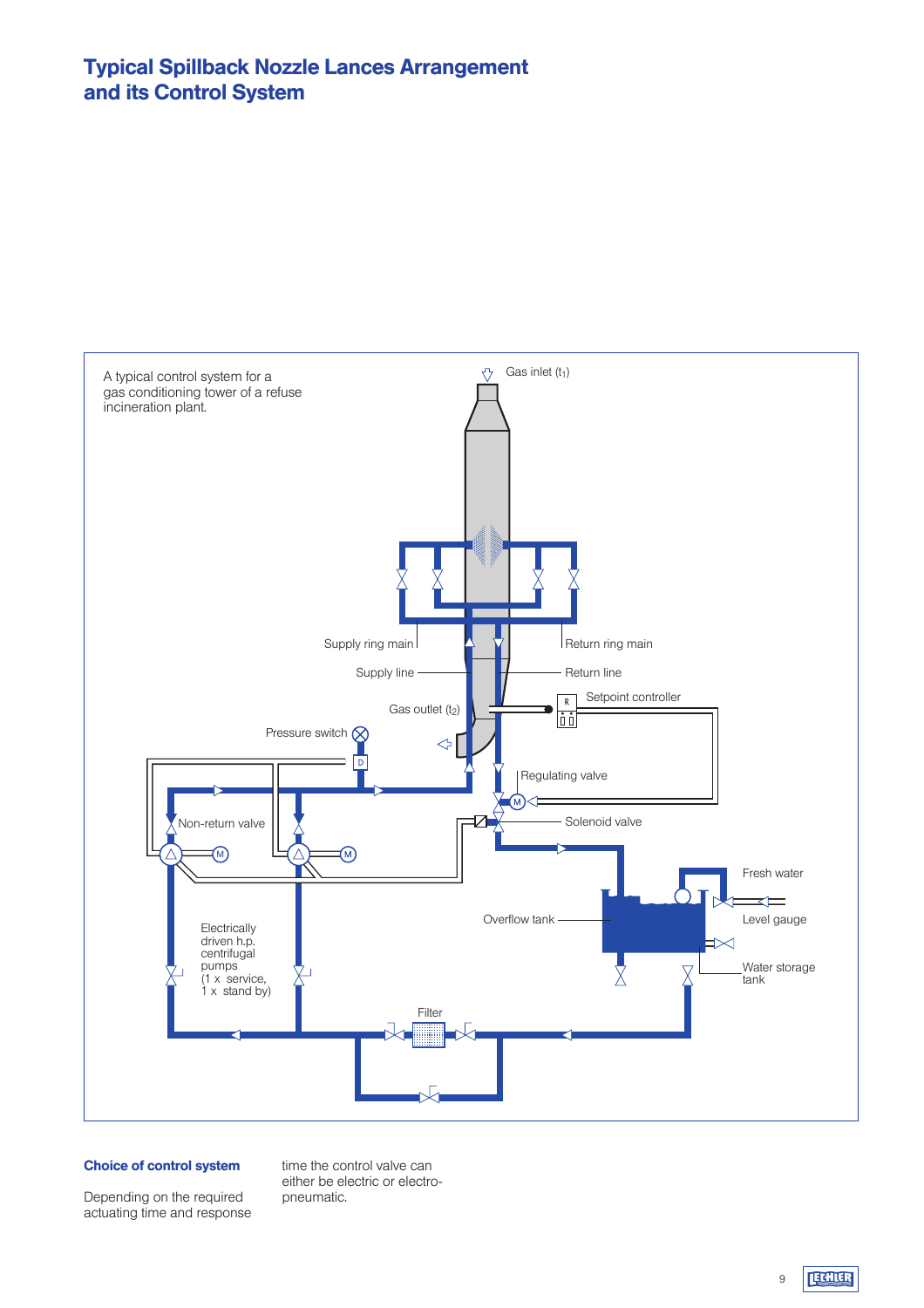## Complete solutions with pump and regulation units and electronic controls

Lechler supplies complete, pre-assembled pump and regulator stations. The design of these stations is adapted to suit the function and mode of operation of the nozzle lances. The control valve, for example, is designed to match the special operating characteristics (required control range) of the installation. The choice of materials used for the components is determined by the medium to be sprayed.

#### Our range of engineering services includes:

- Gas cooling computations (evaporation distance and water quantity)
- Selection of nozzle (type, number and size)
- Design of pump, control valves, etc.
- Detail designs of water and barrier air pipe lines
- Designing flow sheets ■ Designing drawings for nozzle lances, pump- and
- regulation units ■ Documentation

#### The pump and regulation units can be equipped with the following components:

#### — Filters

- Contact pressure gauges<br>- Pressure gauges
- Pressure gauges
- Pumps
- Control valves
- Flowmeters
- Non-return valves Overflow valves
- etc.

The measuring and monitoring instruments for the unit (flow measurements, pressure

monitoring) are established in cooperation with the customer. The correct choice of instrumentation ensures that the required operational reliability and safety are achieved. The components and interconnecting pipework are mounted on a stable rack. Pressure- and function-test and precommissioning at Lechler factory enables us to put the system into operation in a minimum of time after shipping the compact unit on site. In order to offer complete solutions, we can also supply the PLC required for temperature control. The switching cabinet can be integrated onto the valve rack.

#### Our complete engineering package includes:

- Designing the control system
- Flow charts
	- Preparing the program for the PLC
- CAD circuit diagrams
- Documentation

Our complete system solution offers you a prefabricated installation tailored to your needs.

Large numbers of complete systems of this type have been built and installed for a range of applications throughout the world and have proved their worth in continuous operation.

We would be pleased to send you copies of our product- and country-specific reference lists.

#### Advantages:

- Complete solution from a single source including process guarantees
- No interfaces
- Systems adapted to suit operational requirements
- Minimal installation and commissioning times
- Compact units



Example of pump and regulation unit

10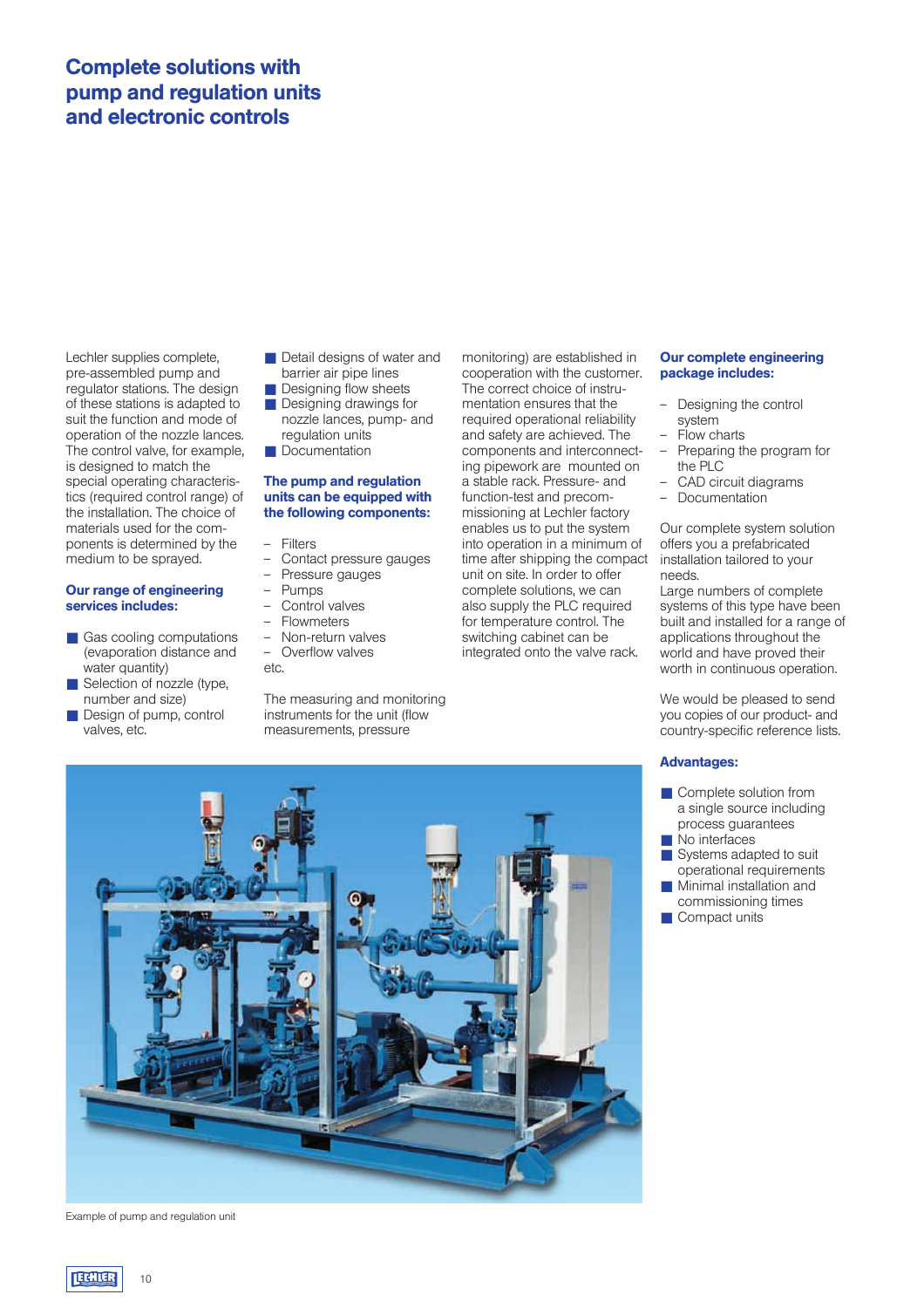## Questionnaire for calculation of your gas conditioning requirements



Please reply to Lechler (Fax or e-mail see following page)

Dear customer,

to comment on your gas conditioning problem, we would require all data known to you and indispensable for computing. The more precise your indications are, the more reliable our calculations can be.

|                                                                                                                                                                                                                                                                                                                                               |                                             |                            |                                                   |                          |                |                                                                               |  | 1. Gas data                                |  |  |  |  |  |
|-----------------------------------------------------------------------------------------------------------------------------------------------------------------------------------------------------------------------------------------------------------------------------------------------------------------------------------------------|---------------------------------------------|----------------------------|---------------------------------------------------|--------------------------|----------------|-------------------------------------------------------------------------------|--|--------------------------------------------|--|--|--|--|--|
|                                                                                                                                                                                                                                                                                                                                               |                                             |                            | Gas flow rate (under standard conditions,* humid) |                          |                |                                                                               |  |                                            |  |  |  |  |  |
| Gas flow [Nm <sup>3</sup> /h <sup>*</sup> , humid]                                                                                                                                                                                                                                                                                            |                                             | t inlet [°C]               |                                                   |                          |                | t outlet [°C]                                                                 |  |                                            |  |  |  |  |  |
| max.:                                                                                                                                                                                                                                                                                                                                         | min.:                                       | max.:                      |                                                   |                          |                |                                                                               |  |                                            |  |  |  |  |  |
| nominal:                                                                                                                                                                                                                                                                                                                                      | min.:                                       | max.:                      |                                                   |                          | min.:<br>max.: |                                                                               |  |                                            |  |  |  |  |  |
| min.:                                                                                                                                                                                                                                                                                                                                         | min.:                                       |                            | max.:                                             |                          |                |                                                                               |  |                                            |  |  |  |  |  |
| If there are other design cases, please note separately                                                                                                                                                                                                                                                                                       |                                             |                            |                                                   |                          |                |                                                                               |  |                                            |  |  |  |  |  |
| Gas composition [Vol. %]                                                                                                                                                                                                                                                                                                                      | H <sub>2</sub> O                            | CO <sub>2</sub>            | O <sub>2</sub>                                    |                          | N <sub>2</sub> |                                                                               |  |                                            |  |  |  |  |  |
|                                                                                                                                                                                                                                                                                                                                               |                                             |                            |                                                   |                          |                |                                                                               |  |                                            |  |  |  |  |  |
| Are gas cooling tower dimensions fixed? $\square$ Yes $\emptyset$ dimensions                                                                                                                                                                                                                                                                  |                                             |                            |                                                   |                          |                |                                                                               |  |                                            |  |  |  |  |  |
| Available reaction distance $\dots\dots\dots\dots\dots\dots$ m. $\Box$ Reaction distance to be determined.<br>Direction of gas<br>Nozzle type:<br>$\Box$ Single fluid<br>Complete evaporation required?<br>Is water injection system always in operation?<br>In case the operation is interrupted, running time $\ldots \ldots \ldots \ldots$ |                                             | $\Box$<br>$\Box$ Twinfluid | $\Box$ $\Upsilon$                                 | $\Box$ Yes<br>$\Box$ Yes |                | $\square \Rightarrow$<br>$\Box$ Both types possible<br>$\Box$ No<br>$\Box$ No |  |                                            |  |  |  |  |  |
|                                                                                                                                                                                                                                                                                                                                               |                                             |                            |                                                   |                          |                |                                                                               |  |                                            |  |  |  |  |  |
| Coolant water                                                                                                                                                                                                                                                                                                                                 | Inlet temperature °C                        |                            |                                                   |                          |                |                                                                               |  |                                            |  |  |  |  |  |
|                                                                                                                                                                                                                                                                                                                                               | (max. over pressure  bar) Content of solids |                            |                                                   |                          |                |                                                                               |  |                                            |  |  |  |  |  |
| Medium (Twin fluid nozzles)                                                                                                                                                                                                                                                                                                                   |                                             |                            |                                                   |                          |                |                                                                               |  |                                            |  |  |  |  |  |
| 3. Coolant data<br>Air                                                                                                                                                                                                                                                                                                                        |                                             |                            |                                                   |                          |                |                                                                               |  |                                            |  |  |  |  |  |
| Steam                                                                                                                                                                                                                                                                                                                                         |                                             |                            |                                                   |                          |                |                                                                               |  |                                            |  |  |  |  |  |
|                                                                                                                                                                                                                                                                                                                                               |                                             |                            |                                                   |                          |                |                                                                               |  | $\Box$ No Favorite- $\emptyset$ dimensions |  |  |  |  |  |
|                                                                                                                                                                                                                                                                                                                                               |                                             |                            |                                                   |                          |                |                                                                               |  |                                            |  |  |  |  |  |
| 4. If available, please attach<br>Process flow sheet                                                                                                                                                                                                                                                                                          | ■ Sketch/drawing of GCT                     |                            |                                                   |                          |                |                                                                               |  |                                            |  |  |  |  |  |